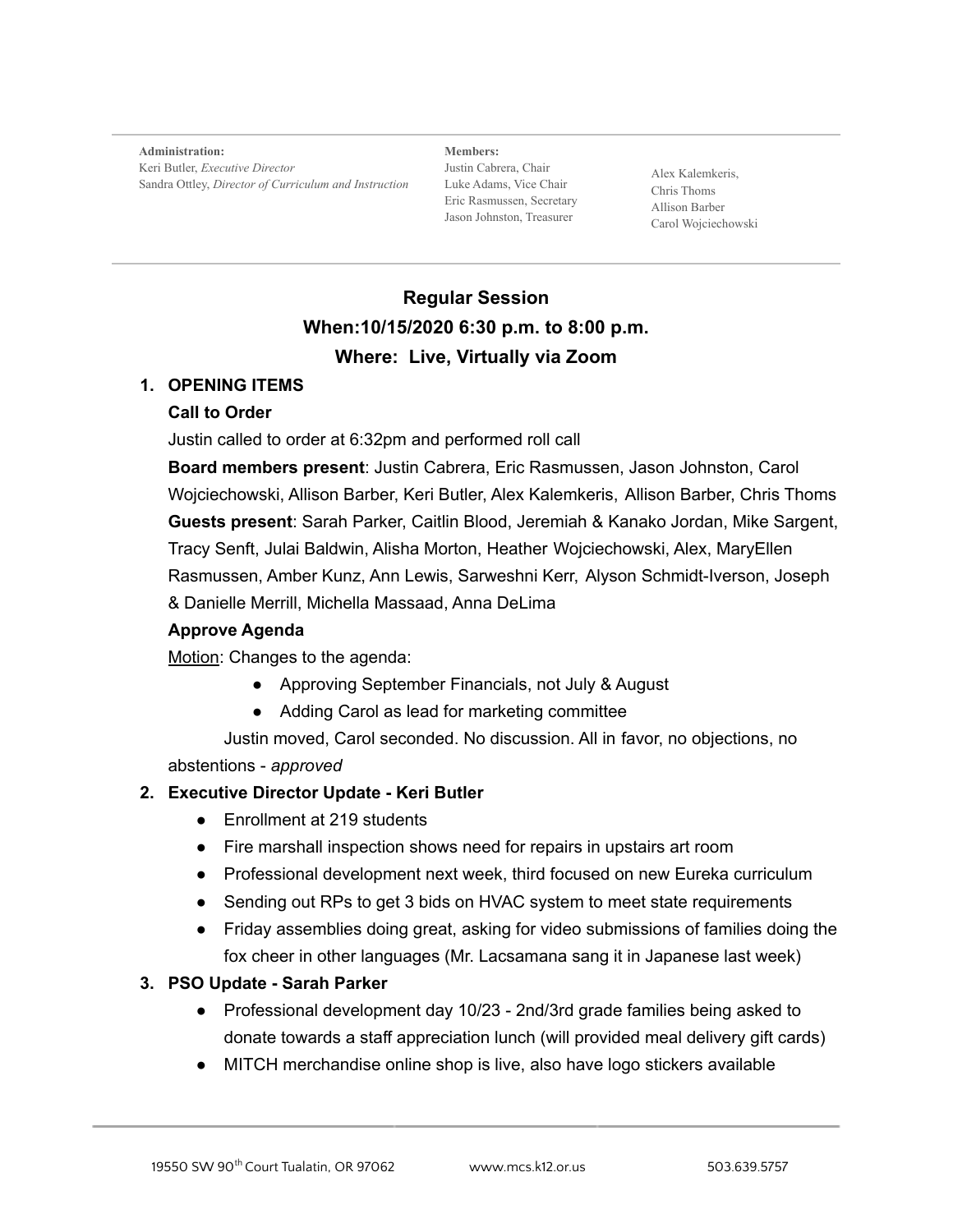- Usborne Book Fair will have pop up book fair in school parking lot before online sales begin (will have teacher wish lists available to purchase books for teachers)
- Love Bites dine-out coming up in November
- Read-A-Thon currently in progress planning class reading goals to earn class prizes to encourage student engagement : \$9,230 donated, 9,085 minutes read, of 220 students 128 have logged in, teachers reading at 7pm Zoom storytime

## **4. Approve September Financials - Jason Johnston**

- As of end of September, revenue at 34%, expenditures at 35% of projected budget, will need to make future decisions to make adjustments
- Ashley, Keri, Luke, and Jason meeting monthly to discuss financials
- At upcoming work session, Keri and Ashley will be making expenditure cut recommendations, as still below budgeted enrollment
- Possible rental abatement from landlord, Keri will look into it

Motion: approve September financials

Justin moved, Jason seconded. No discussion. All in favor, no objections, no abstentions - *approved*

## **5. Equity Update - Caitlin Blood**

- We do this work to make the transition from equal to equitable education
- Committees:
	- Budget: Ashley Robinson, Keri Butler
	- Family Engagement: Heather Johnston
	- Student Achievement: Robert Wegner
	- Professional Development: Caitlin Blood
- All Students Belong Rule (ODE) in effect Sept 18, 2020: will educate our community, develop & adopt policies & procedures for addressing bias incidents
- Community Equity visioning workshop with 6 families:
	- families looking for conditions for student success through representation, cultural connection, celebrating diversity of identities and ELL program
	- Moving forward: more representative classroom literature, celebrate diverse languages at school events, ELL programming, Culturally Responsive Teaching professional development for staff
	- Importance of creating safe space for all families by valuing diverse family structures and cultures, having multiple language speakers on staff, and creating community behavioral agreements
	- Moving forward: Anti-defamation & Anti-discrimination policies, Culturally responsive family engagement, providing translation services